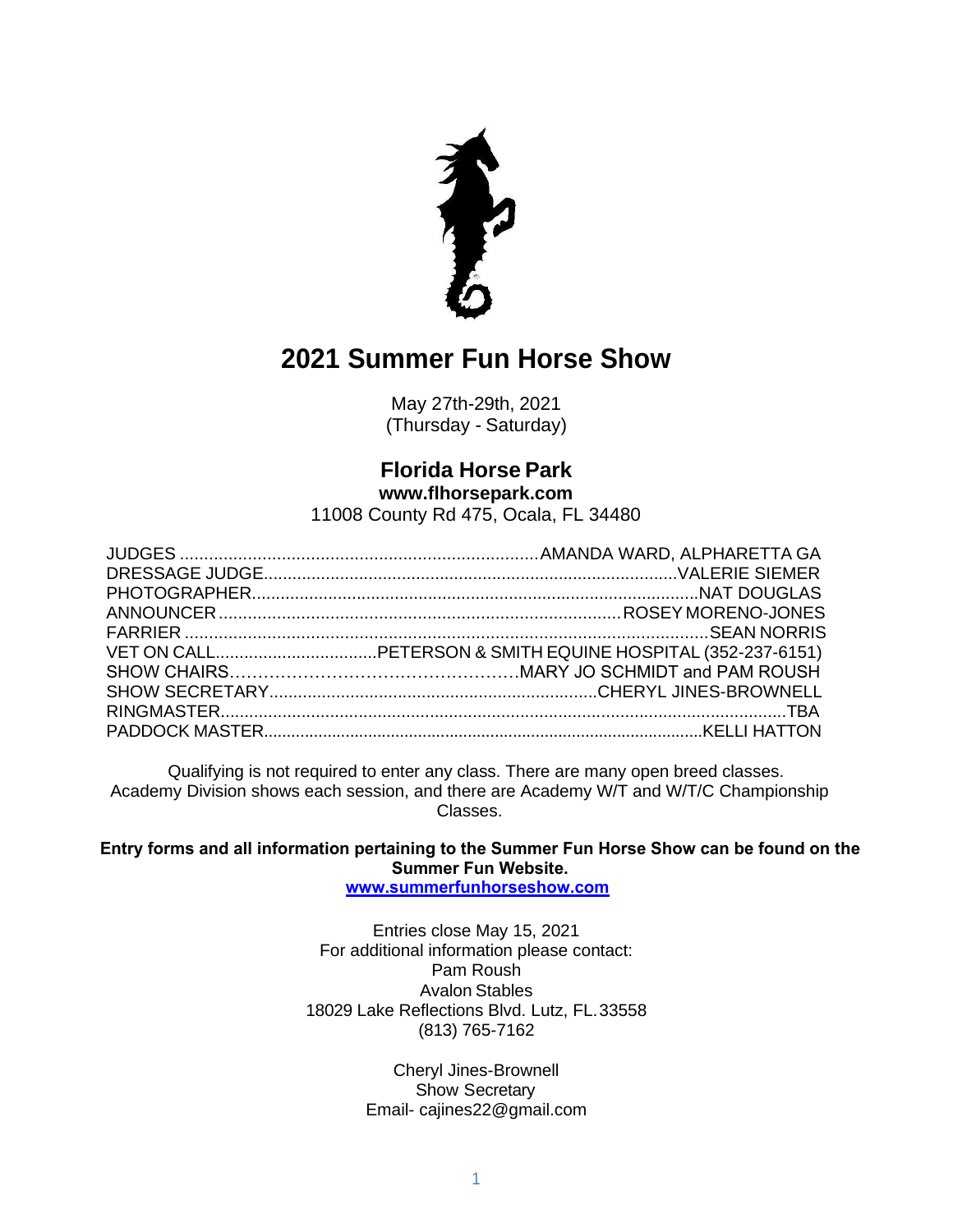#### **Accommodations & Campsites**

On site accommodations are available; reservations will be on a first come first serve basis. Reservations must be made and paid directly with the resort office, **352-307-6699**

- Hampton Inn & Suites at Belleview Host Hotel 5.1 Miles- (352) 347-1600 2075 SW County Hwy 484, Ocala, FL 34473
- Sleep Inn & Suites at Belleview 5.1 Miles, (352) 347-8383 13600 SW 17th Ct, Ocala, FL 34473

#### **Tail Gate Parking Spots**

Tail Gate Parking Spots are available for purchase at \$150.00 a space. Spots include a Summer Fun Horse Show Welcome Bucket and a one space to park your vehicle.

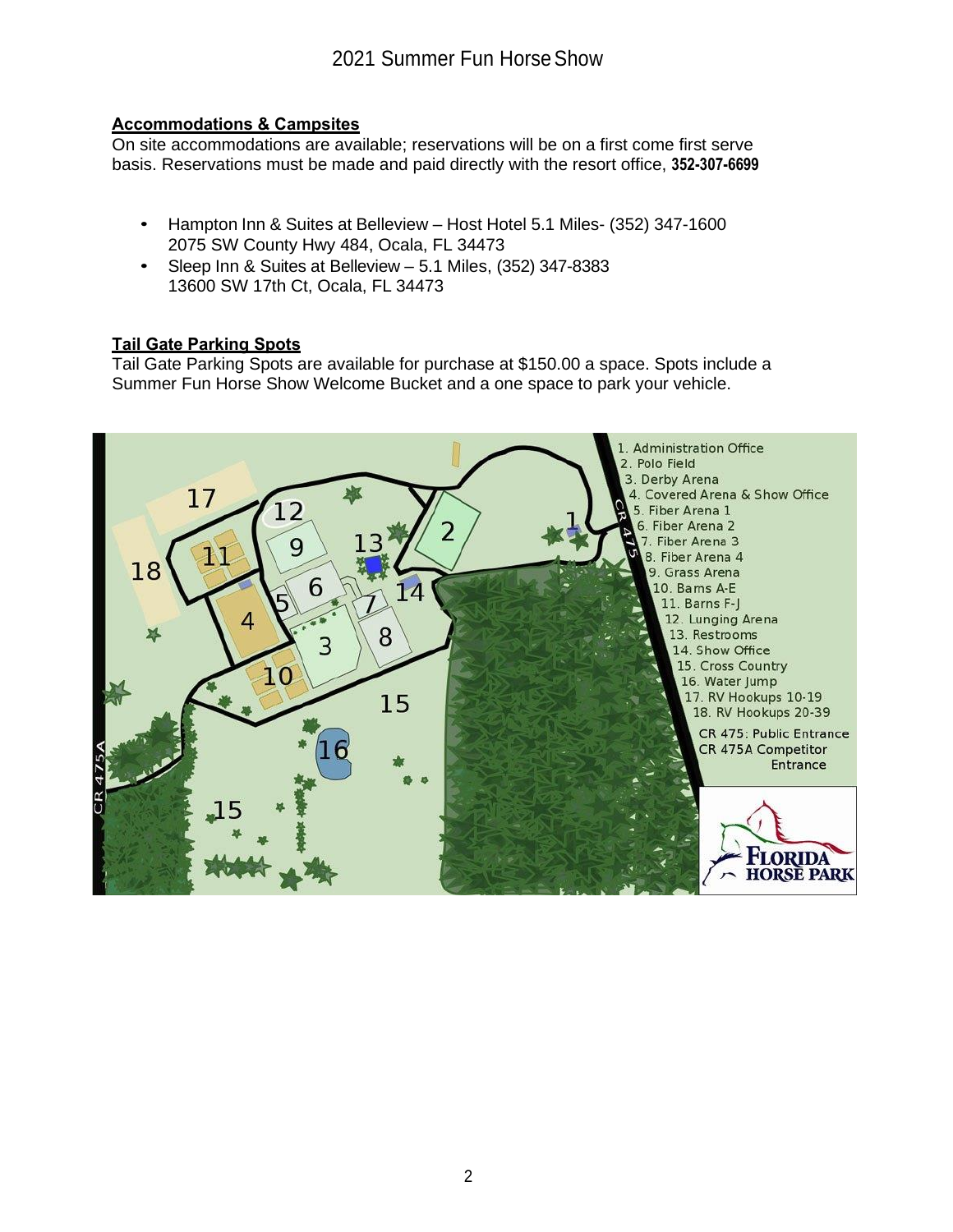#### **Southeast Show Horse Association Medallion Details**

- Developed to promote the sport of showing and teamwork between horse and rider.
- Rider must be a current member of SESHA.
- Open to any age nonprofessional *(class splits asneeded 13 & under,14-17 and adult).*
- Riders will be judged on the rail both ways of the ring then lined up. Each rider must perform pattern posted at [www.summerfunhorseshow.com.](http://www.summerfunhorseshow.com./)
- May ride a mare or gelding of any breed. Braiding is notrequired.
- Judged using USEF Equitation rules with strong emphasis on overall horsemanship, seat and hands, guidance, and control. Rail work is 50% and pattern is 50%.
- SESHA Medallion Finals will be held at the end of the year if at least six qualified riders participate, otherwise an annual Highpoint rider will be named in each division.
- Medallion Divisions include Saddle Seat, Hunt Seat and Stock Seat.
- Exhibitors may show in work bridle with two reins (saddle Seat) or full bridle.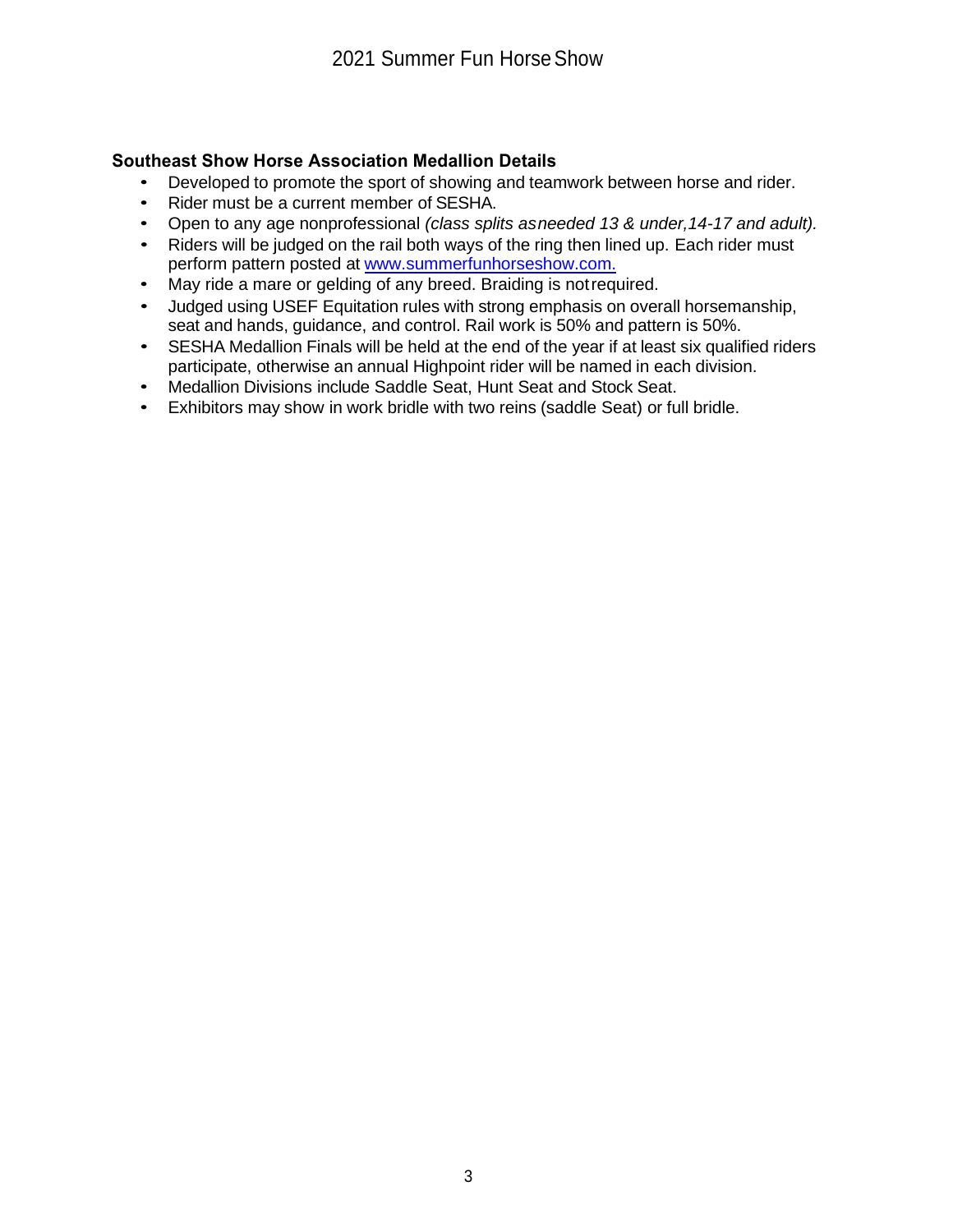1. Stall bedding will not be provided. Feed and bedding are available daily on the grounds. No haul-in bulk shavings are allowed.

2. A stall is required for each horse.

3. The Florida Horse Park charges \$35.00 per day for each horse arriving prior to May 26th, 2021 and for each horse staying beyond noon on Sunday May 30th,2021.

4. Prior arrangements must be made with the Florida Horse Park for all horses arriving before May 26th, 2021.

5. Negative Coggins (within the last 12 months) is required.

6. Dogs must be kept on a leash (no longer than 6') held by a person or tied at all times. This rule applies to all dogs!

7. All minors must be under the control and supervision of a parent or guardian who will be responsible for all injuries, damages, accidents, and disruptions caused by the minor. Serious and/or continuous incidents will result in expulsion from the Show Grounds. No refunds will be made.

8. The Summer Fun Horse Show, and officials of the Florida Horse Park Resort will not be responsible for any accident which may occur to any rider, driver, groom or attendant, animal or equipment at the show or for any loss or destruction of any property or damages to or by animals in exhibition at the show, grounds, or stabling area.

9. The Show will be conducted in the spirit of the USEFRules.

10. A protest must be in writing, signed and accompanied by a deposit of \$100 (payable to the Summer Fun Horse Show). The protest must be received by a member of the Show Committee, the Show Chair, or the Show Secretary within 48 hours of the occurrence of the alleged violation. If the protest is upheld, the deposit shall be returned; if not upheld, the deposit shall be forfeited to the Summer Fun Horse Show. In case the protest is upheld, entries standing next in award will move up accordingly.

11. The gate of the show ring will be closed two minutes after the first horse enters the ring. Any exhibitor not in the ring by that time will not be admitted.

12. If for any reason a judge cannot officiate, the Committee reserves the right to substitute. 13. The age of a Junior Exhibitor on December 1 of the preceding year will be maintained throughout the entire following year.

14. The Horse Show Committee reserves the right to cancel any classwhere

there are less than four entries and, may combine or divide any class or classes, should the best interest of the show require it. In case of cancellation, entry fee will be refunded. The Horse Show Committee or Show Chair will consider dividing classes when official entries exceed 12 in a class.

15. Exhibitors canceling entries in writing prior to the closing date of entries will be entitled to a refund minus \$50.00. Exhibitors canceling entries in writing after the closing date of May 15th, 2021 will not be refunded. NO STALL REFUNDS WILL BE MADE AFTER THE CLOSING DATE OF ENTRIES.

16. The Summer Fun Horse Show Committee reserves the rightto:

a. Vary or add to the names of those officials who have been invited to participate

b. Decline/return any/all entries return any monies paid for stalls/entry fees, before or during the show, without explanation or recourse to the show for liability or compensation.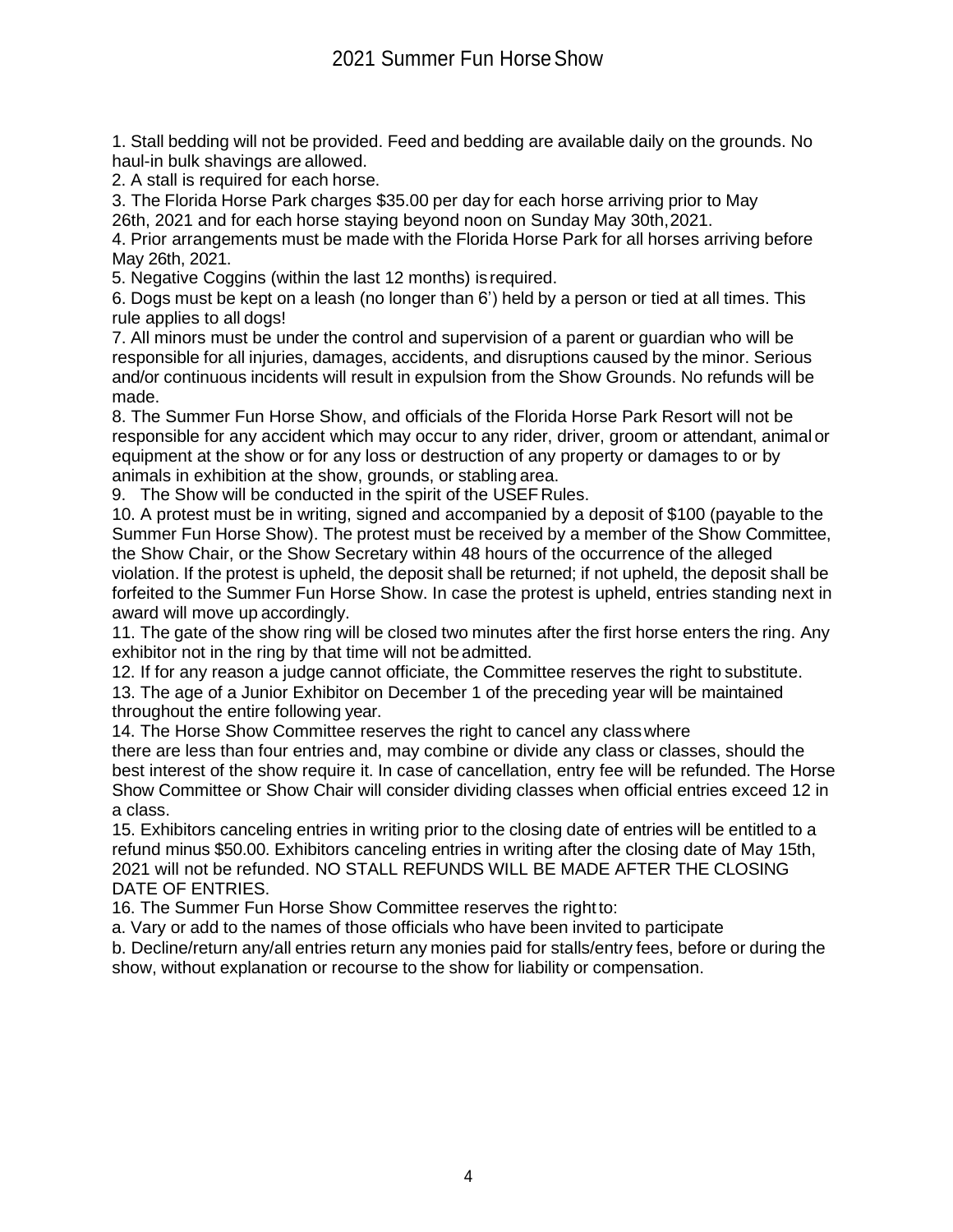17. Exhibitors are hereby notified that any act of discourtesy or disobedience to the judge, horse show staff, volunteers, or officials on part of the owner, rider, trainer, agent, or groom, will disqualify horse and/or rider and the owner shall forfeit their entry and allother fees. 18. Effective for the 2018 World's Championship Horse Show, any class added to a show's schedule after the prize list, class sheet or class schedule has been printed and/or posted on the show's website, Facebook page, etc. is allowed to count as a qualifying class for the Kentucky State Fair's World's Championship Horse Show as long as notification is made at least 2 weeks in advance to KSF show management, ASHA, and exhibitors. Classes denoted as "buy a class" or "TBA", are considered added classes and therefore will not be counted unless the prior notification process is followed. Classes that are added during the week a horse show is scheduled to be held do not count for qualifying.

#### **Fees**

| Stall (any or all days Wednesday through Sunday noon) \$150 each |  |
|------------------------------------------------------------------|--|
|                                                                  |  |
|                                                                  |  |
|                                                                  |  |
|                                                                  |  |
|                                                                  |  |
|                                                                  |  |
|                                                                  |  |
|                                                                  |  |
|                                                                  |  |
|                                                                  |  |
|                                                                  |  |
|                                                                  |  |

For additional information please contact Mary Jo Schmidt at: 813-785-7433 or Pam Roush at: Avalon Stables 18029 Lake Reflections Blvd. Lutz, FL. 33558 (813)765-7162

A TBA class is a class that can be purchased for \$150.00, it cannot be a class already listed in the prize list.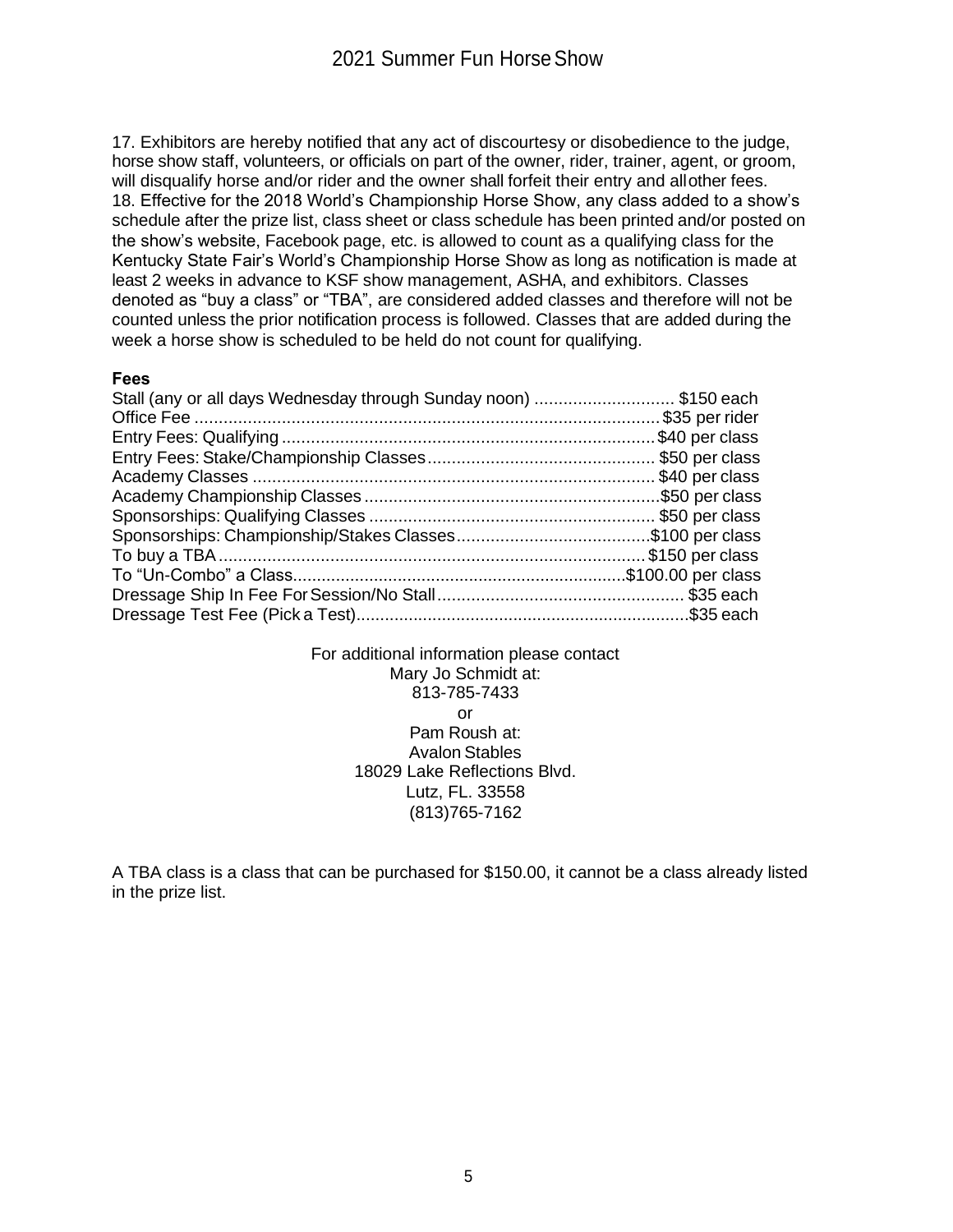Academy Rules:

The Academy Division is for those riders and/or drivers who have never shown in an "A" circuit show.

# **Helmets are required for all riders, in compliance with the 2009 congressional helmet law.**

**AGE** AND DIVISION: Membership to the Florida State High Point Program is required for all riders wanting to compete in the Academy classes. A rider's age forthe competition year is determined on the dates of October 15.

**CLASSRULES**:Headers are allowed in if needed forsafety, no towels or whips allowed inwith them.Classeswill be split at the 13<sup>th</sup> rider. Splits will be shuffled to keep equitation and showmanship back to back (i.e.: 1a, 2a, 1b, 2b). Class holds will be 2 minutesin length. **NO EXCEPTIONS**. Holds must be requested 15 minutes **before** the academy session/show begins. Gate times will be strictly enforced and as one class exists the next will be promptly called.

**ACADEMY HORSES**: Horses in academy classes MUST be a lesson horse regularly used in a professionally operated lesson program. The horsesmust display safety characteristics accordingly**.Horses will be excused from the competition for unsafe behavior such as going too fast for a rider to handle**. Horses are not to be judged and must be serviceably sound. No farm/barn affiliation should be visible on the horse, tack, or rider.

**TURN OUT**: Required is a plain shod horse, 1 therapeutic pad and wedge allowed. No Saddle Seat mane braids or artificial appliances are to be used. Hoof blacking and hunter braiding is optional. Any protective leg wraps, knee boots, bell boots,splint boots are allowed, **but** must be similar color to the horse's body color (i.e. no white wraps allowed unless the horse's body is white).

**ACADEMYEQUITATION**:Judged on the rider's basic equitation skills with correct diagonals and leads, proper use of ring is considered.

**ACADEMY SHOWMANSHIP**:Judged on the rider's horsemanship abilities.It isjudged on the rider's ability to control and show their horse. The rider's command of the horse, for example, speed, collectiveness, and placement in the ring is to be considered. Walk-trot riders should not be penalized for incorrect diagonals. For walk-trot-canter riders, promptness in finding the correct leads and diagonals isimportant.

**WALK/TROT ON THE LINE CLASS**: Riders are to be judged on form and presentation style. Walk-Trot riders will enter the ring at a walk, be judged on the rail as a group at the walk both directions of the ring. The class will line up. Each rider and leader will individually trot down one long rail, reverse and trot back and return to the line-up. Trainers may designate a temporary header in the line-up should he/she need to run with another of their riders. In equitation classes diagonals will count, trainers may help with diagonals. In showmanship class, diagonals will not count. If a show only has one Walk/Trot lead line class on the schedule, it is to be conducted as an equitation class.

**NOVICE CLASSES**: for each age division and for riders who have not received 3 blue ribbons in any and all academy divisions (except Lead Line classes).

# **TACK AND APPOINTMENTS**:

**SADDLE SEAT**: Tack: Horses may be shown in a snaffle bridle with running martingale or German martingale, Pelham, or double bridle, no draw reins allowed. Saddles must be a cutback English saddle. No tie downs, side/over checks, standing martingales, or blinkers are allowed. Attire: Jodhpurs, jodhpur boots or paddock boots, long sleeve button-down or collared shirts, tie and gloves are required. Vests are optional, no derbies allowed. Riding whip and non-roweled spurs are optional. Long hair must be secured back in a bun or braid(s).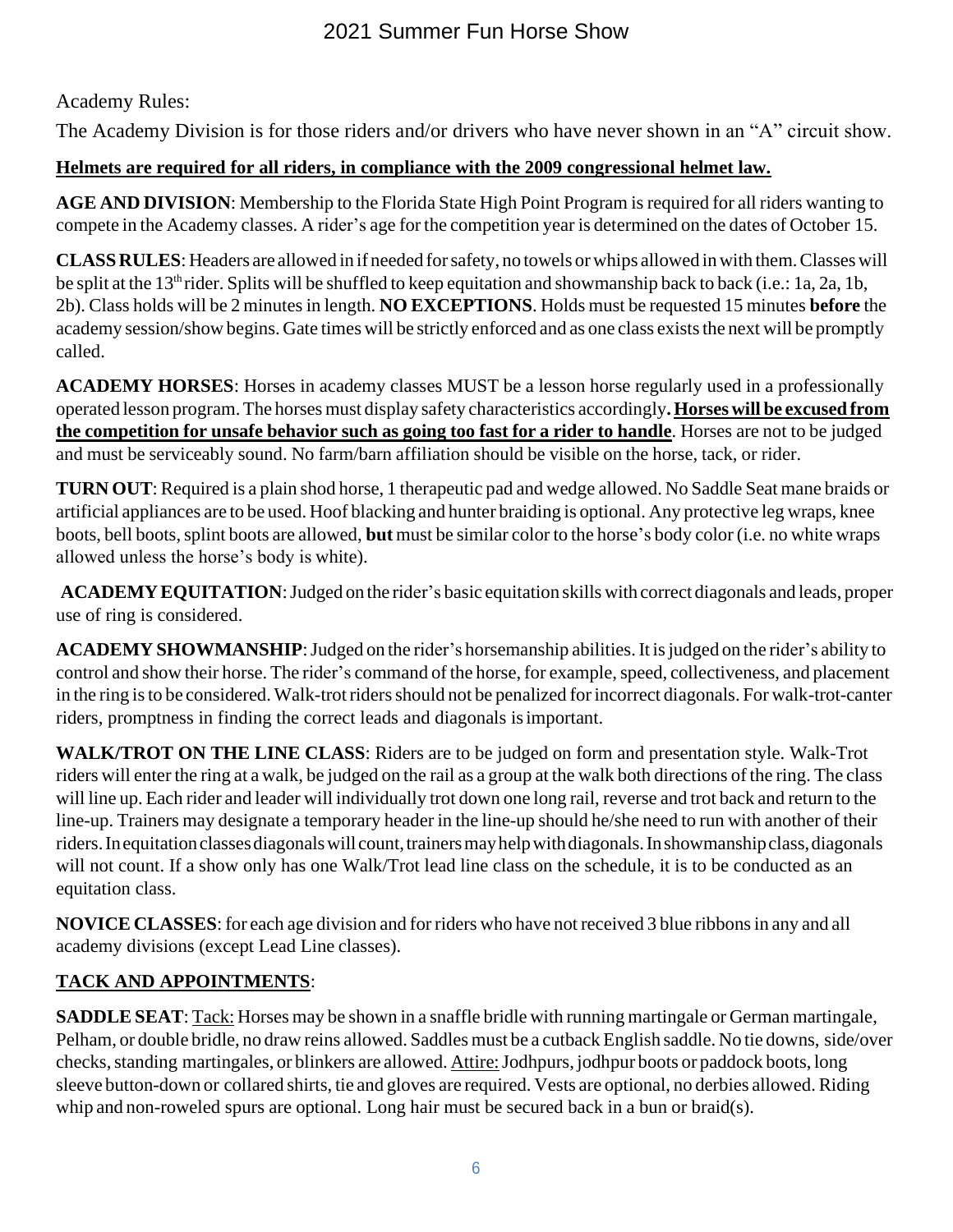**HUNT SEAT**: Tack: Horses may be shown in a snaffle bridle with or without a running martingale or German martingale. Pelham or double bridles are allowed, no draw reins are allowed. Saddles must be hunt seat saddles. No tie downs or blinkers are allowed, standing martingales for over fences classes are permitted. Attire: Breeches, an appropriate hunt seat shirt, hunt boots, paddock boots, or black half chaps with black paddock boots and gloves are required. Riding crop and non-roweled spurs are optional. Long hair must be secured back in a bun or braid(s).

**WESTERN**: Tack: Horses may be shown in a snaffle bridle with or without a running martingale with two hands or a single curb bit bridle with one hand. Saddles must be western saddles. No tie downs, standing martingales, or blinkers are allowed. Attire: Jeans or pants, a western style shirt, jodhpur, paddock or western boots and gloves are required. Chaps and Western hats are not allowed. "Polo" shirts are not allowed. Whips and non-roweled spurs are optional. Long hair must be secured back in a bun or braid(s).

**DRIVING**: Tack: Any 2-wheeled vehicle is allowed. Any work or show harness and cart may be used as long as it is in good working condition. Attire: Any academy attire is appropriate, or you may wear pleasure driving attire. Glasses or goggles and gloves are required.Drivingwhip is optional.Instructormay ride alongwith the driver; however, no instruction can be given.

# **ELIGIBILITY TO COMPETE IN THE ACADEMY PROGRAM**

Riders and drivers who have competed in any "show rider", USEF, StarRated, A-circuit classes at any show in any discipline are ineligible to compete in the Academy program and must register FSHPP Performance Division program (exception: "A-circuit" level riders may compete in Academy driving classes, also "A-circuit" level drivers may compete in Academy riding classes).

Academy riders/drivers may participate in any open breed schooling shows and still be eligible to compete in UPHA Chapter 16 Academy classes and earn FSHPP points aslong asthese guidelines are followed:

- 1. If you compete in Academy W/T, you **cannot** canter at any other shows.
- 2. If you compete at a schooling show in dressage you must only compete in Intro level tests, and not in a jacket. Above intro level, you are considered an "A-circuit" rider, even if it is at a schoolingshow.
- 3. If you compete at a schooling show in hunter/jumper classes, they must be considered "short" stirrup or "long" stirrup classes.
- 4. You must submit a copy of the prize list of the schooling show to FSHPP to prove it was indeed a schooling show and indicate which classes the rider competed in within 14 days following the competition.

Any questions or concerns can be directed to the UPHA Chapter 16 Academy and FSHPP representative at [krystle@suncoaststable.com o](mailto:krystle@suncoaststable.com)r 813-459-3312.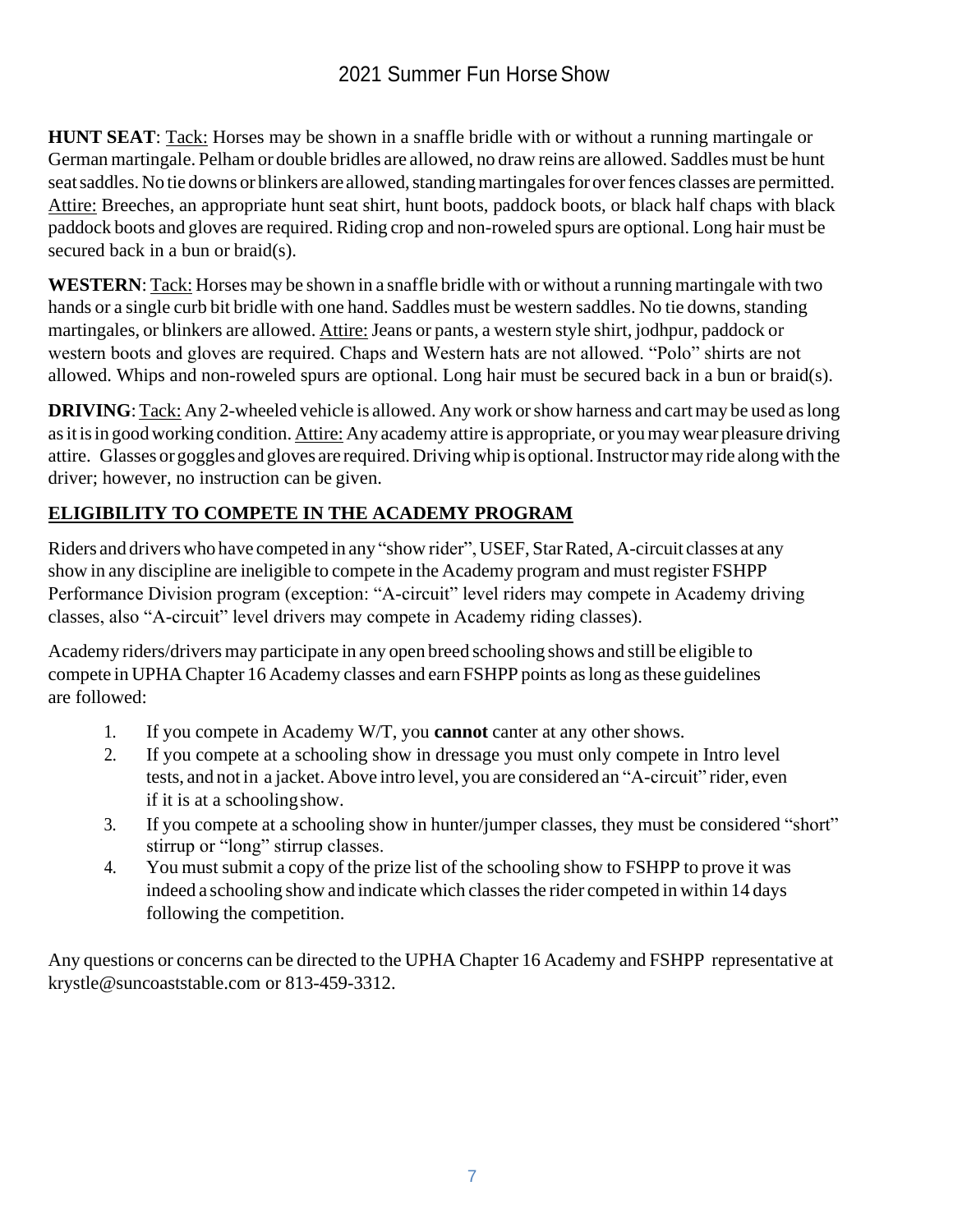## **Thursday May 27th, 2021 6:00 P.M.**

- 1 Open Breed in Hand Model Class
- 2a ASB Pleasure Driving Amateur (Combo)
- 2b ASB Pleasure Driving Jr. Exhibitor
- 3a ASB 3- Gaited Hunter Country Pleasure (Combo)
- 3b Hunter Pleasure Open
- 4a Western Pleasure Walk/Jog (COMBO)
- 4b Hunter Pleasure Walk/Trot
- 5 ASB 5- Gaited Open
- 6 Open Seat Equitation Walk/Trot
- 7 Pleasure Pony Driving Open Breed
- 8a ASB 3-Gaited Park Amateur (COMBO)
- 8b ASB 3-Gaited Park Jr. Exhibitor
- 9 Open Seat Equitation WTC Any Age **Ring Drag**
- 10 Carriage Driving Horse & Pony
- 11 Morgan Hunter Pleasure Open
- 12a ASB 3-Gaited Pleasure Jr. Exhibitor (COMBO)
- 12b ASB 3-Gaited Pleasure Amateur
- 12c English Pleasure-Open Breed
- 12d Morgan English Pleasure Amateur Open
- 13a ASB 3-Gaited Country Pleasure Amateur (COMBO)
- 13b ASB 3-Gaited Country Pleasure Jr. Exhibitor
- 14a Western Pleasure Open Amateur (COMBO)
- 14b Western Pleasure Open /Jr. Exhibitor
- 15a ASB 3-Gaited Open Amateur (COMBO)
- 15b ASB 3-Gaited Open Jr. Exhibitor
- 16 Roadster Horse to Bike
- 17 TBA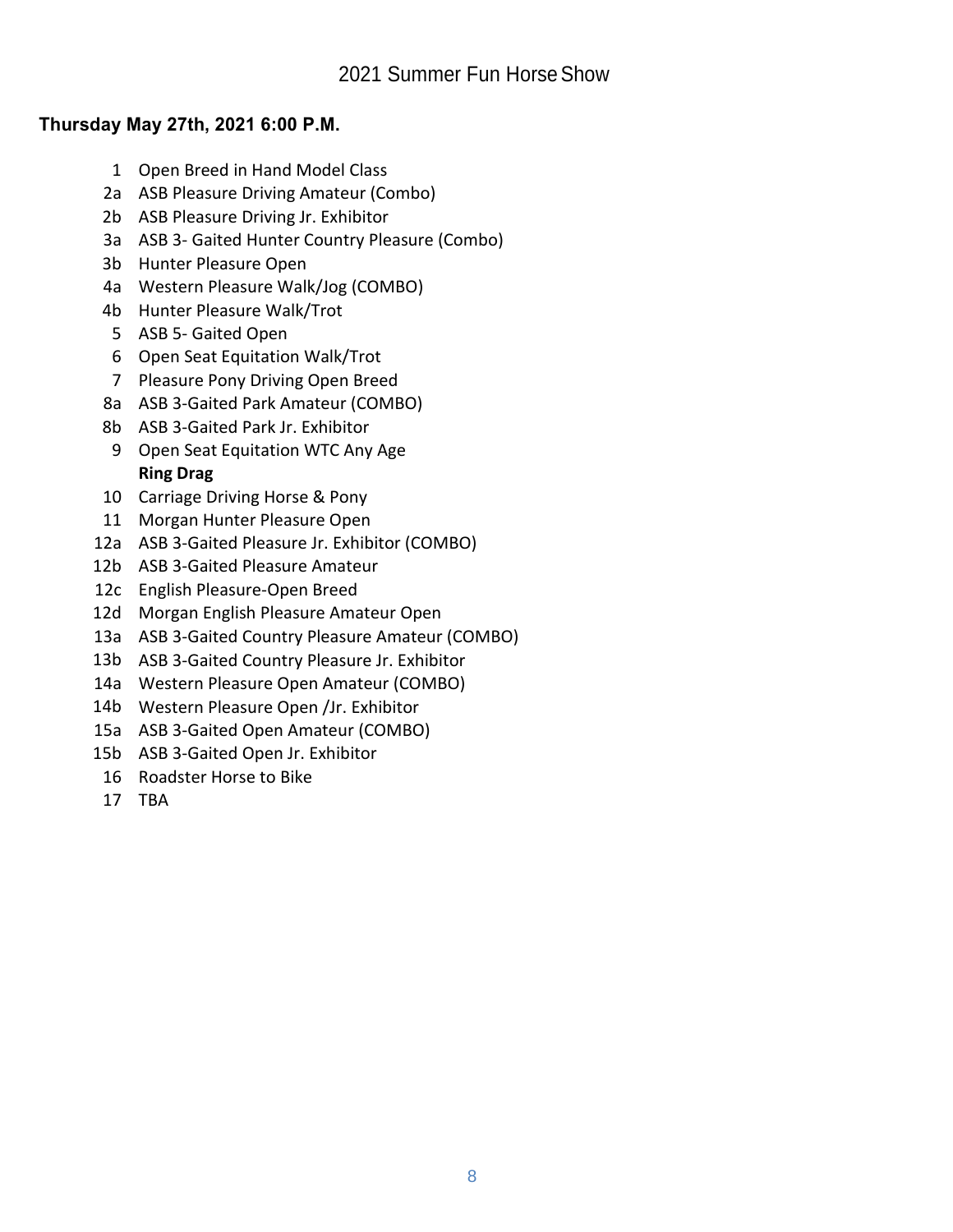## **Friday May 28th, 2021 9:00 AM**

- DD #1 Driven Dressage Obstacle Test Test of Choice
- GD #2 Ground Driving Obstacle Driving- Test of Choice Driven TBA

## **Friday May 28th, 2021 6:00 PM**

- 18 Open Breed Lead Line (All Blue)
- 19 Academy Saddleseat/Hunt Seat Equitation (COMBO)
- 20 Academy Saddleseat/Hunt Seat Showmanship (COMBO)
- 21 Academy WTC Championship
- 22 Roadster Pony
- 23a Morgan Hunter Pleasure Amateur (COMBO)
- 23b Morgan Hunter Pleasure/Jr. Exhibitor
- 24a Walk/Trot Pleasure Any Seat Any Breed Open (COMBO)
- 24b Favorite Gait Open
- 25a Morgan Western Pleasure Jr. Exhibitor (COMBO)
- 25b Morgan Western Pleasure
- 25c Morgan Western Pleasure Amateur Open
- 26 Training Class- WTC
- 27 TBA
- 28 ASB 5-Gaited Pleasure
- 29 Open Park Pleasure
- 30 Pleasure Pony Driving Open Breed Stake
- 31 Morgan Hunter Pleasure Open Stake
- 32 TBA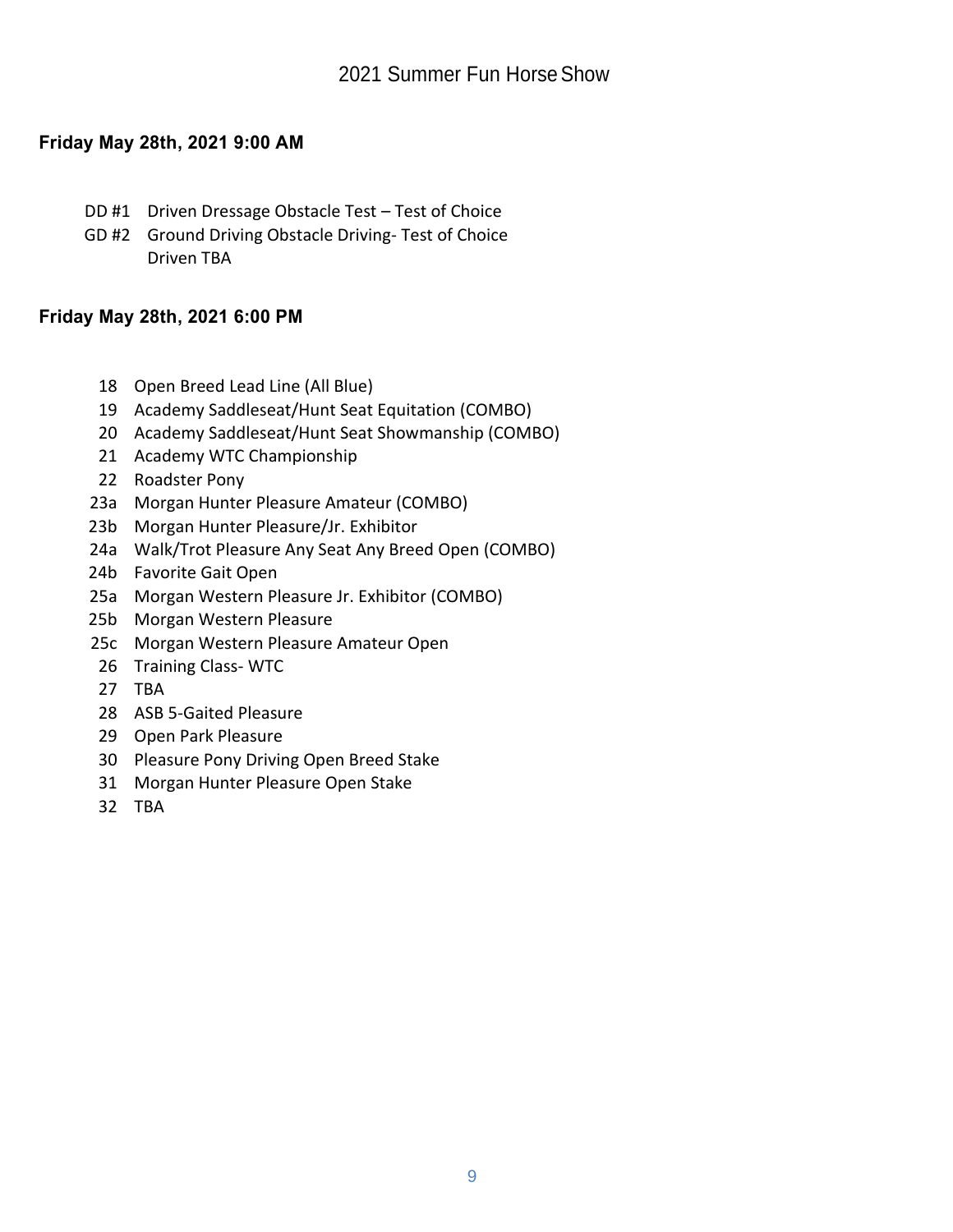## **Saturday May 29th, 2021 Morning Dressage Sessions**

#### **\*\*Note- Times will be assigned for each Dressage Class listed below**

- SAT#1 Dressage Classes- Test of Choice
- SAT#2 Ridden Western Dressage Test- Test of Choice

#### **Saturday May 29th, 2021 9:30 AM**

- 33 Academy Walk/Trot Western Equitation Any Age
- 34 Academy Walk/Trot Western Showmanship Any Age
- 35 Academy Walk/Trot Huntseat & Saddleseat Equitation 14 and Over (Combo)
- 36 Academy Walk/Trot Huntseat and Saddleseat Showmanship 14 and over (Combo)
- 37 Academy Walk/Trot Huntseat & Saddleseat Equitation 13 & Under (Combo)
- 38 Academy Walk/Trot Huntseat & Saddleseat Showmanship 13 & Under (Combo)
- 39 Academy Walk/Trot Championship
- 40 Western Pleasure Championship **Ring Drag**
- 41 ASB Pleasure Driving Championship
- 42 Academy Driving
- 43 Carriage Driving Reinsmenship
- 44 Open Seat Equitation Championship
- 45 SESHA Medallion Equitation Class Any Seat Any Age
- 46 ASB Rescue Show Horse Pleasure & Open Breed Rescue
- 47a Western Pleasure Walk/Jog (COMBO)
- 47b Hunter Pleasure Walk/Trot
- 47c Open Pleasure Walk/Trot Championship
- 48 Training Class- WTC- Championship
- 49a ASB 3- Gaited Hunter Country Pleasure (COMBO)
- 49b Hunter Pleasure Open Championship
- 50 Morgan Western Pleasure Stake
- 51 TBA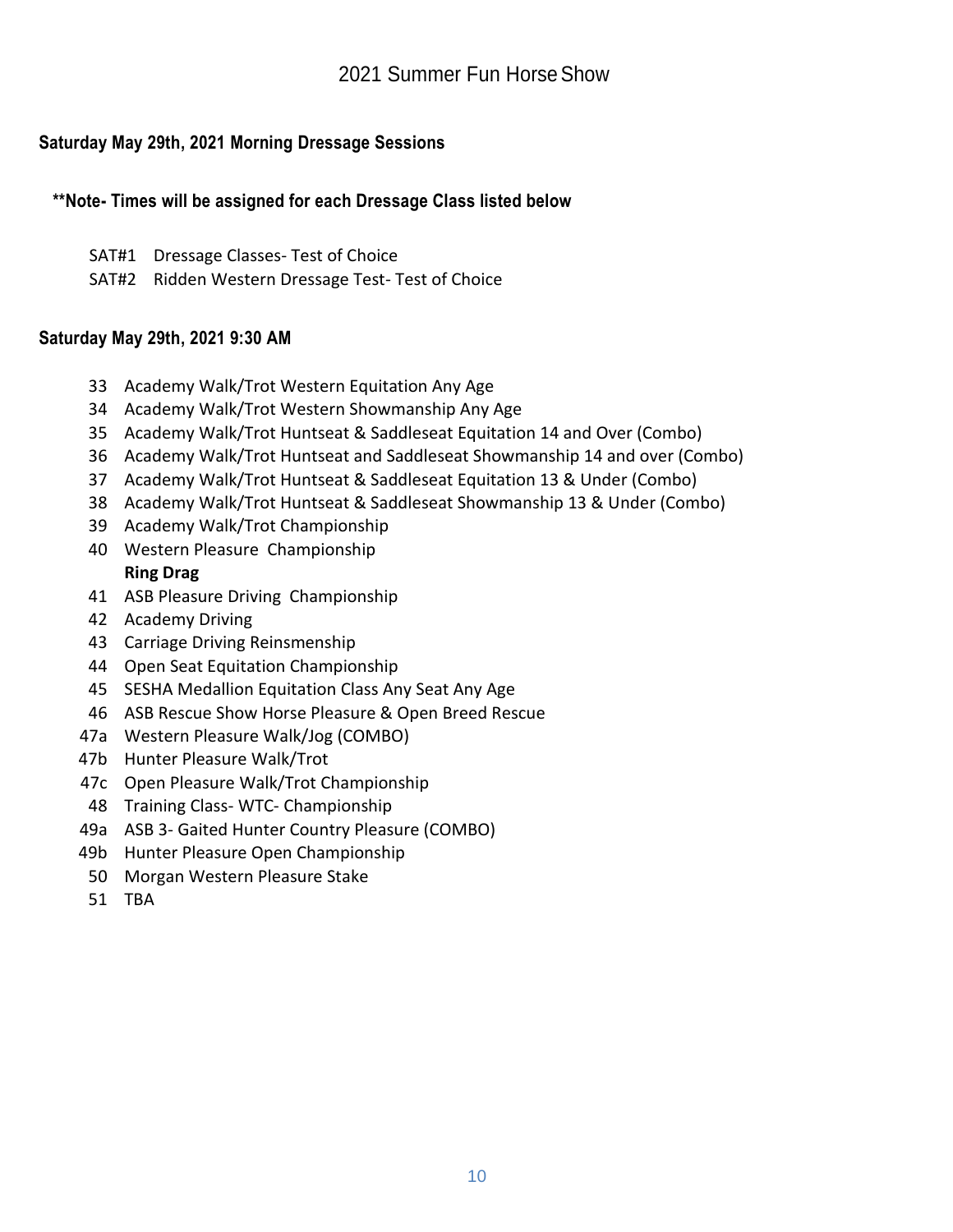## **Saturday May 29th, 2021 4:00 P.M.**

- Exceptional Challenge Showmanship
- Exceptional Challenge Equitation with a Pattern

## **Saturday May 29th, 2021 5:00 P.M.**

- Academy Walk and Trot on the Line 8 & Under Equitation
- Academy Walk and Trot on the Line 8 & Under Showmanship
- Academy Walk/Trot Huntseat and Saddleseat Equitation 9-10 (Combo)
- Academy Walk/Trot Huntseat and Saddleseat Showmanship 9-10 (Combo)
- Academy Walk/Trot Saddleseat and Huntseat Equitation 8 and Under (Combo)
- Academy Walk/Trot Huntseat and Saddleseat Showmanship 8 and Under (Combo)
- Academy Walk/Trot 10 & Under Championship
- 61a Walk/Trot Pleasure Any Seat Any Breed Open Championship
- 61b Favorite Gait Open Championship
- Roadster Pony Stake
- ASB 3-Gaited Park Championship
- ASB 3-Gaited Championship
- 65a ASB 3-Gaited Pleasure Championship
- 65b English Pleasure-Open Breed Championship
- 65c Morgan English Pleasure Stake
- Park Pleasure Championship
- ASB 3-Gaited Country Pleasure Championship
- 68a Morgan Hunter Pleasure Amateur Stake (Combo)
- 68b 68b Morgan Hunter Pleasure Jr. Exhibitor Stake
- ASB 5-Gaited Pleasure Championship
- ASB 5- Gaited Open Stake
- Roadster Horse to Bike Championship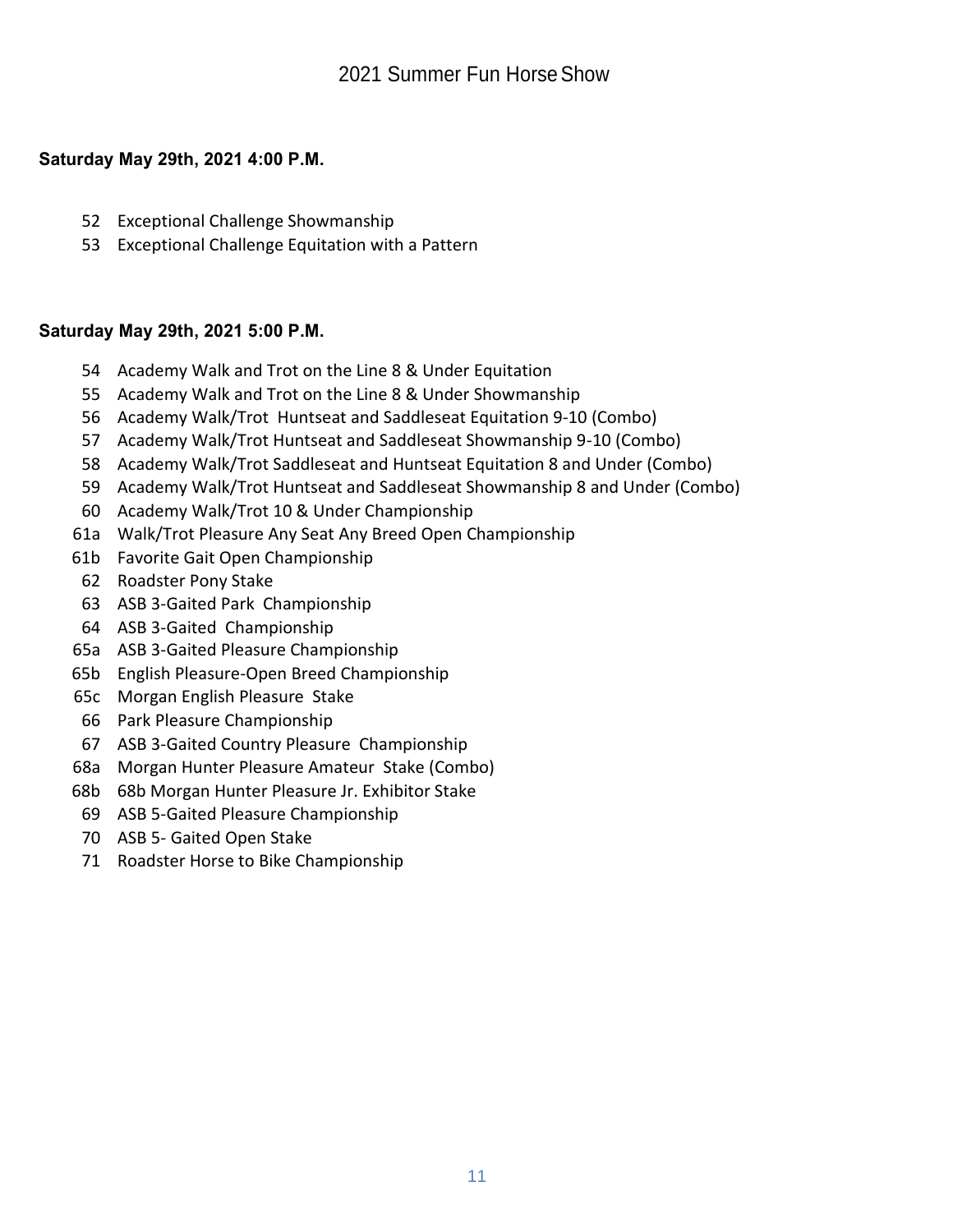## **Class Specifications**

1. Junior Exhibitors may show in any amateur class ONLY where there is no class within the division specifically for them. Junior Exhibitors that do not have a Stake in their division may show back in that Amateur Stake after having shown in the Junior Exhibitor qualifying class.

2. A Classic horse is not restricted to Classic classes only, but in Classic classes, must adhere to the rules specifying no pads, with only amateur rider/driver and amateur header.

3. Pads are not allowed in the 3-Gaited ASB Country Pleasure, Classic classes, or Western classes.

4. No qualifying is needed; you can enter a championship class without qualifying.

5. Open classes are open to both amateurs and professionals.

6. Academy classes are for exhibitors on horses owned or leased by a riding school and used regularly for lessons. NOTE: See Academy Rules.

\*Note- Any "Combo" Class can be "Un-Combo'd" for \$100.00

#### **American Saddlebred Section**

#### Five-Gaited

5. ASB 5- Gaited Open

70. ASB 5- Gaited Open Stake

Five-Gaited Pleasure

28. ASB 5-Gaited Pleasure

69. ASB 5-Gaited Pleasure Championship

Three-Gaited

15a. ASB 3-Gaited Open Amateur

15b. ASB 3-Gaited Open Jr. Exhibitor

64. ASB 3-Gaited Open Championship (Pinned separately)

#### Three-Gaited Park

8a. ASB 3-Gaited Park Amateur

8b. ASB 3-Gaited Park Jr. Exhibitor

63. ASB 3-Gaited Park Open Championship

#### Three-Gaited Pleasure

12a. ASB 3-Gaited Pleasure Jr. Exhibitor

12b. ASB 3-Gaited Pleasure Amateur

65a. ASB 3-Gaited Pleasure Championship (Pinned separately)

#### Pleasure Driving

2a. ASB Pleasure Driving Amateur

2b. ASB Pleasure Driving Jr. Exhibitor

41. ASB Pleasure Driving Championship (Pinned separately)

#### Three Gaited Country Pleasure

13a. ASB 3-Gaited Country Pleasure Amateur

13b. ASB 3-Gaited Country Pleasure Jr. Exhibitor

67. ASB 3-Gaited Country Pleasure Championship (Pinned separately)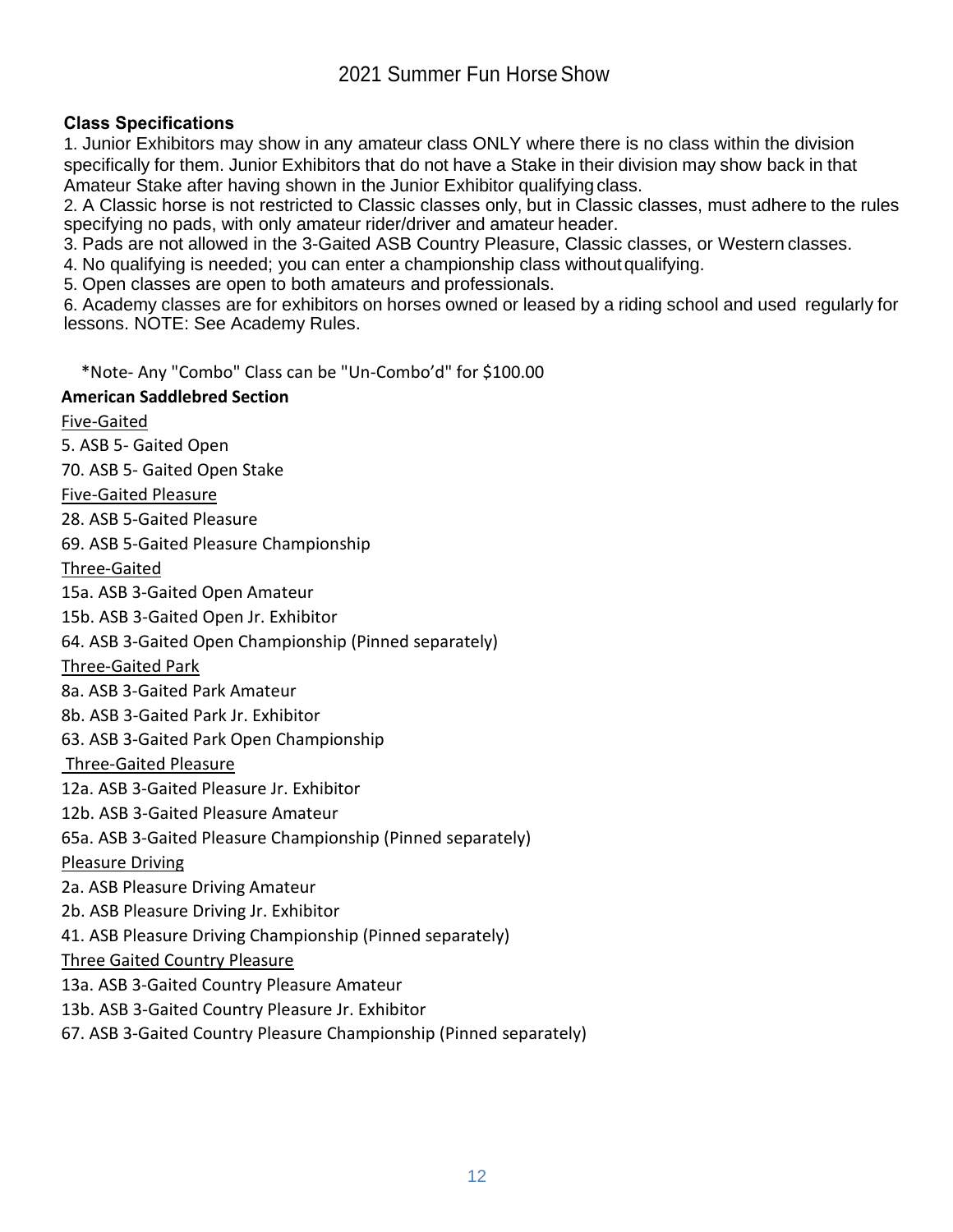Western 4a. Western Pleasure Walk/Jog 47a. Western Pleasure Walk/Jog Championship 14a. Western Pleasure Open Amateur 14b. Western Pleasure Open Jr. Exhibitor 40. Western Pleasure Open Championship Park Pleasure 29. Open Park Pleasure 66. Open Park Pleasure Championship **Roadster Horse/Roadster Pony Section** Roadster Horse 16. Roadster Horse to Bike 71. Roadster Horse to Bike Championship Roadster Pony 22. Roadster Pony 62. Roadster Pony Stake Pleasure Pony Driving 7. Pleasure Pony Driving Open Breed 30. Pleasure Pony Driving Open Breed Stake **Morgan Section** English Pleasure Saddle 12d. Morgan English Pleasure Amateur Open 65c. Morgan English Pleasure Amateur Open Stake (Pinned separately) Western Pleasure 25a. Morgan Western Pleasure Jr. Exhibitor 25b. Morgan Western Pleasure 25c. Morgan Western Pleasure Amateur Open 50. Morgan Western Pleasure Stake Hunter Pleasure 11. Morgan Hunter Pleasure Open 31. Morgan Hunter Pleasure Open Stake 23a. Morgan Hunter Pleasure Amateur 23b. Morgan Hunter Pleasure/Jr. Exhibitor 68a. & 68b. Morgan Hunter Pleasure Jr. Exhibitor/Amateur Stake (Combo) **Equitation Section** Equitation classes open to any breed, any seat. 6. Open Seat Equitation Walk/Trot 9. Open Seat Equitation WTC Any Age 44. Open Seat Equitation Championship 45. SESHA Any Seat Any Age Medallion Equitation Class (seshowhorse.org)

SESHA classes are open to any breed, any seat, work, or full bridle; rider must wear a coat and derby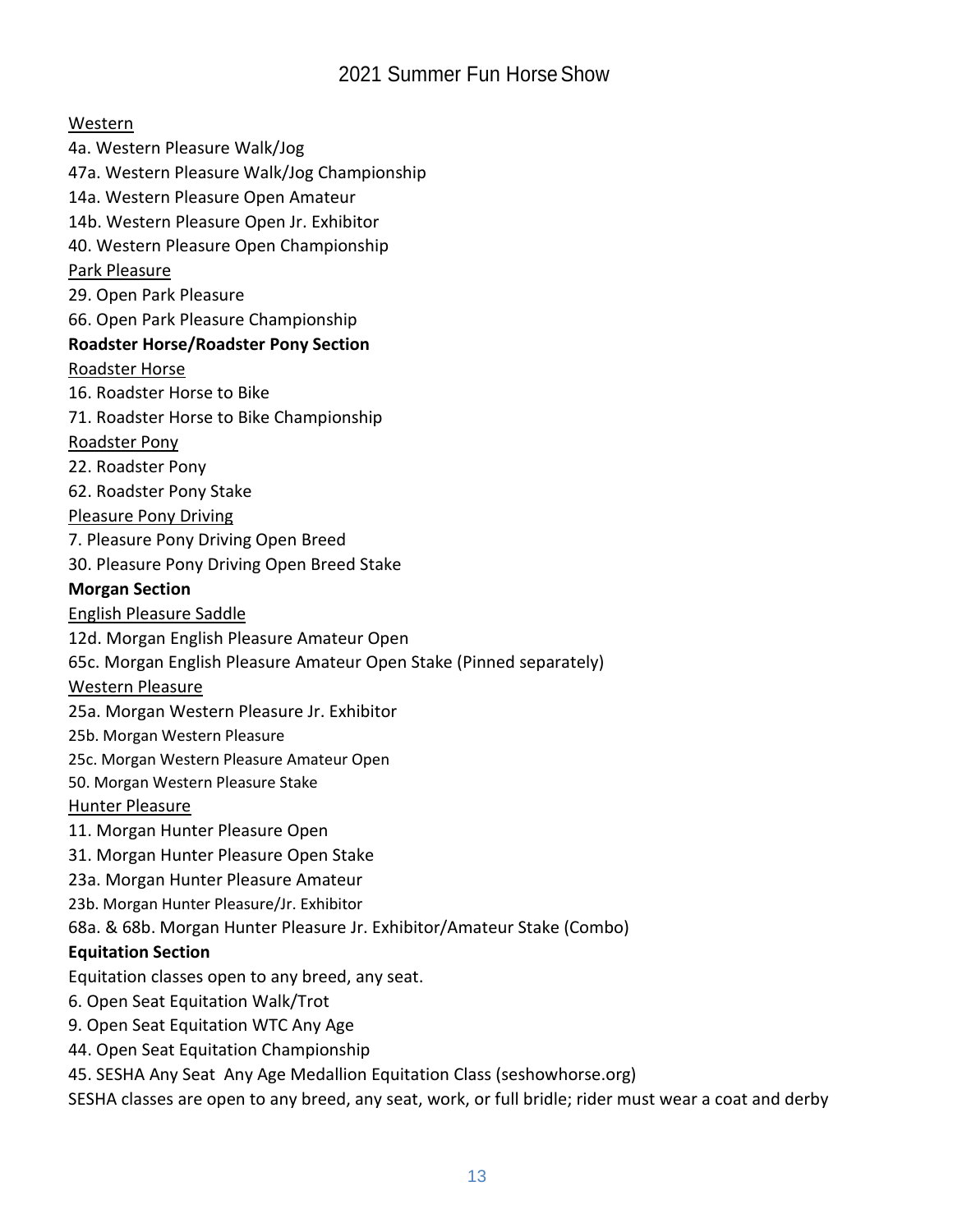## **Miscellaneous All Breed Section**

26. Training Class- WTC 48. Training Class- WTC Championship 24b. Favorite Gait Class 61b. Favorite Gait Championship 46. ASB Rescue Show Horse Pleasure & Open Breed Rescue This class is a walk, trot, canter class open to anyone riding a horse that has been rescued or is for sale or adoption. They can compete in any style tack (saddleseat, western, or hunt seat), and riders do not need show attire. Information on each horse will be read and posted for sale or adoption. Horse will execute whatever gaits they are able (i.e. if they cannot canter - continue at the walk) and will be judged as a pleasure horse. Carriage Driving 10. Carriage Driving Horse & Pony 43. Carriage Driving Reinsmenship \*\* Pattern will be posted at the show office Dressage- Dressage Tests Begin at 9AM Friday June 5th Driven Dressage Test Select a Test - Preliminary (1-6) and Training (1-4) Ridden Dressage Test Select a Test Western Dressage Test Select a Test Saddle Seat 12c. English Pleasure-Open Breed 65b. English Pleasure-Open Breed Championship Walk & Trot Pleasure 24a. Walk/Trot Pleasure Any Seat Any Breed Open 61a. Walk/Trot Pleasure Any Seat Any Breed Open Championship Hunter Division 3a. ASB 3- Gaited Hunter Country Pleasure 3b. Hunter Pleasure Open 49a. & 49b. ASB 3- Gaited Hunter Country Pleasure /Hunter Pleasure Open Championship (Pinned separately) 4b. Hunter Pleasure Walk/Trot 47b. Hunter Pleasure Walk/Trot Championship In Hand 1. Open Breed in Hand Model Class **Academy Section (No Academy Classes on Thursday) Friday** 18. Open Breed Lead Line (All Blue) 19. Academy Saddleseat/Hunt Seat Equitation (Combo) 20. Academy Saddleseat/Hunt Seat Showmanship (Combo) \*Huntseat and Saddleseat will compete in the same class but be pinned separately. 21. WTC Academy Championship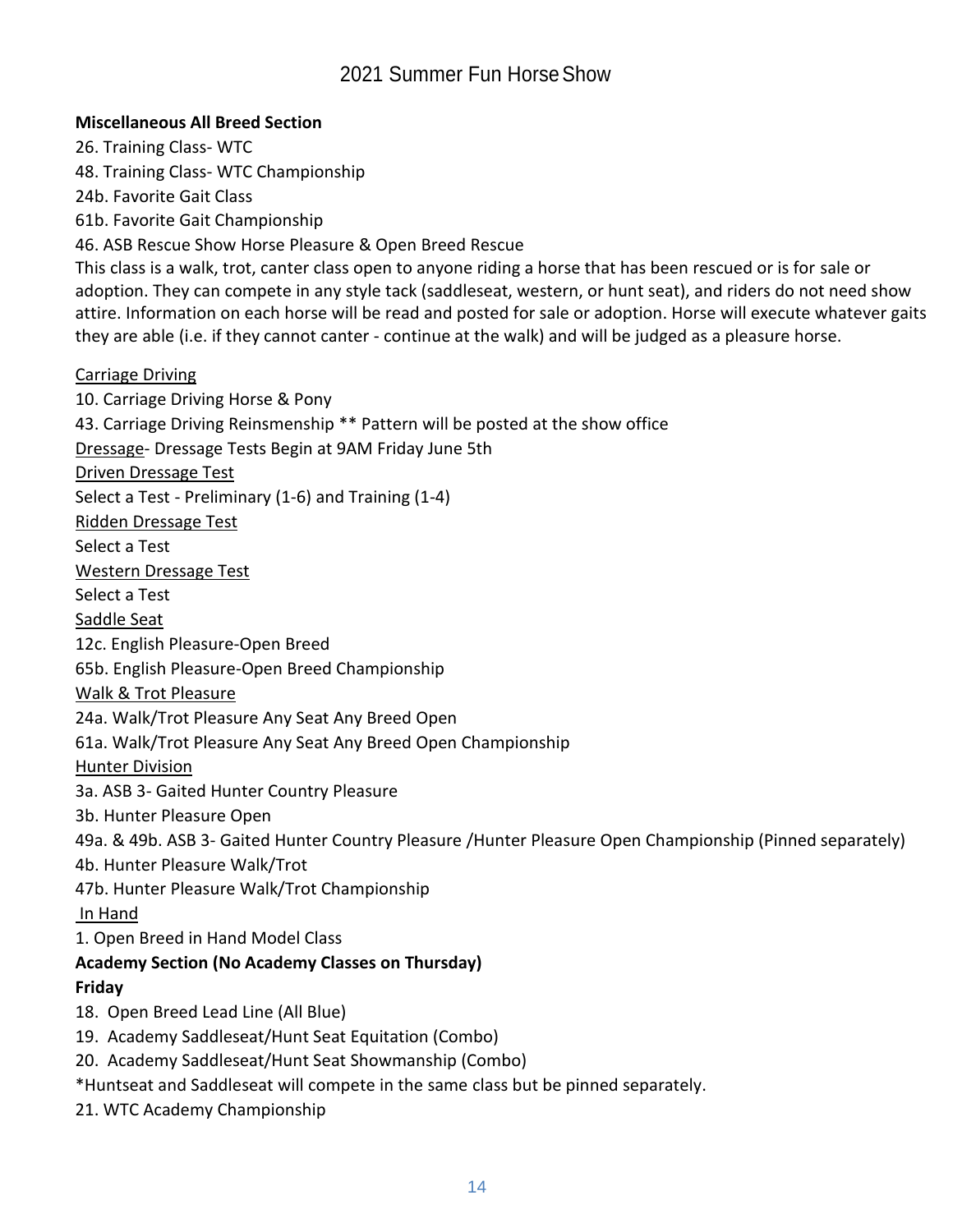## **Saturday**

9:30 Session

- 33. Academy Walk/Trot Western Equitation Any Age
- 34. Academy Walk/Trot Western Showmanship Any Age
- 35. Academy Walk/Trot Huntseat & Saddleseat Equitation 14 & Over
- 36. Academy Walk/Trot Huntseat & Saddleseat Showmanship 14 & Over
- 37. Academy Walk/Trot Huntseat & Saddleseat Equitation 13 & Under
- 38. Academy Walk/Trot Huntseat & Saddleseat Showmanship 13 & Under
- 39. Academy Walk/Trot Championship
- \*Huntseat and Saddleseat will compete in the same class but be pinned separately.
- 42. Academy Driving

## 4:00 Session

- 52. Exceptional Rider Showmanship
- 53. Exceptional Rider Equitation (w/pattern)

# 5:00 Session

- 54. Academy Walk and Trot on the Line 8 & Under Equitation
- 55. Academy Walk and Trot on the Line 8 & Under Showmanship
- 56. Academy Walk/Trot Huntseat and Saddleseat Equitation 9-10 (Combo)
- 57. Academy Walk/Trot Huntseat and Saddleseat Showmanship 9-10 (Combo)
- 58. Academy Walk/Trot Saddleseat and Huntseat Equitation 8 and Under (Combo)
- 59. Academy Walk/Trot Huntseat and Saddleseat Showmanship 8 and Under (Combo)
- 60. Academy Walk/Trot 10 & Under Championship

We look forward to having you at our Summer Fun Show. Be on the lookout for:

- a. Fun Tail Gaiting Parking Spot Welcome Bucket
- b. ASB Rescue Show Horse Pleasure & Open Breed Rescue Class
- c. Our photographer will be happy to do candid's or special shots before or after the show.
- d. Fun schedule of combo classes that will be full so we will have some big exciting classes! You can "uncombo" a class for \$100.00.
- e. Fun In Hand Model Showmanship Class.
- f. Let's all welcome all breeds to our horse show!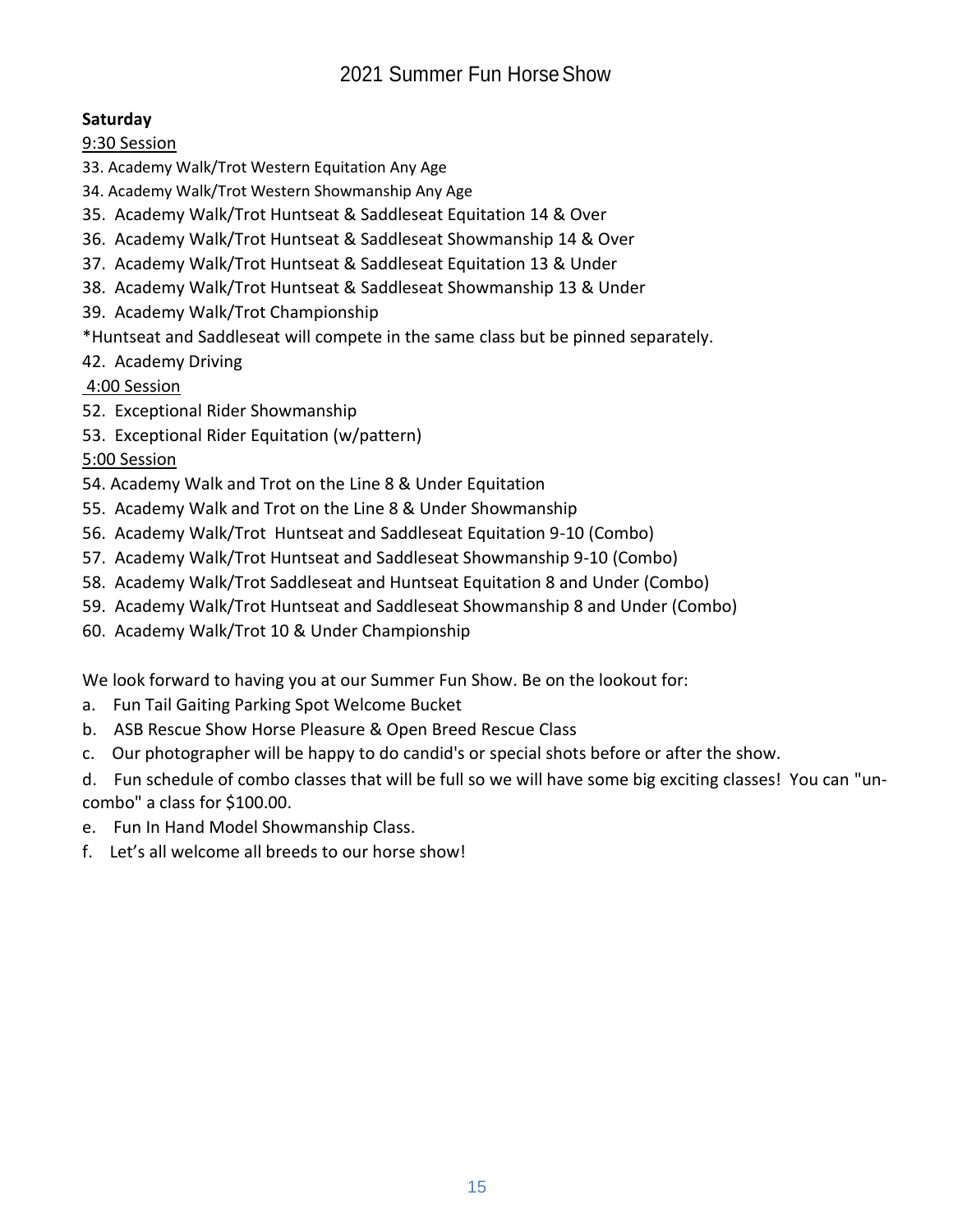## **CLASS SPONSORSHIP FORM**

I would like to sponsor a class in the **Summer Fun Horse Show**: Please check one:

□ Qualifying Class \$50.00

□ Championship/Stakes Class \$100.00

□ Other Amount: \$

First choice of the class I wish to sponsor is: # Second choice of the class I wish to sponsor is: #

The Committee may choose the class I will sponsor: □ YES □ NO I wish to present the ribbons and/or trophy in my sponsored class: □ YES □ NO

Name of the person(s) to make the presentation: \_\_\_\_\_\_\_\_\_\_\_\_\_\_\_\_\_\_\_\_\_\_\_\_\_\_\_\_\_\_\_\_

Please print this form, make your check payable to: **Summer Fun Horse Show** and mail this form and your check to Pam Roush at. 18029 Lake Reflections Blvd, Lutz FL33558

Your name as you wish it to be announced:

Signature: <u>contract and contract and contract and contract and contract and contract and contract and contract and contract and contract and contract and contract and contract and contract and contract and contract and co</u>

Address: which is a strong of the structure of the structure of the structure of the structure of the structure of the structure of the structure of the structure of the structure of the structure of the structure of the s

| Phone: | Email: |
|--------|--------|
|        |        |

Thank you!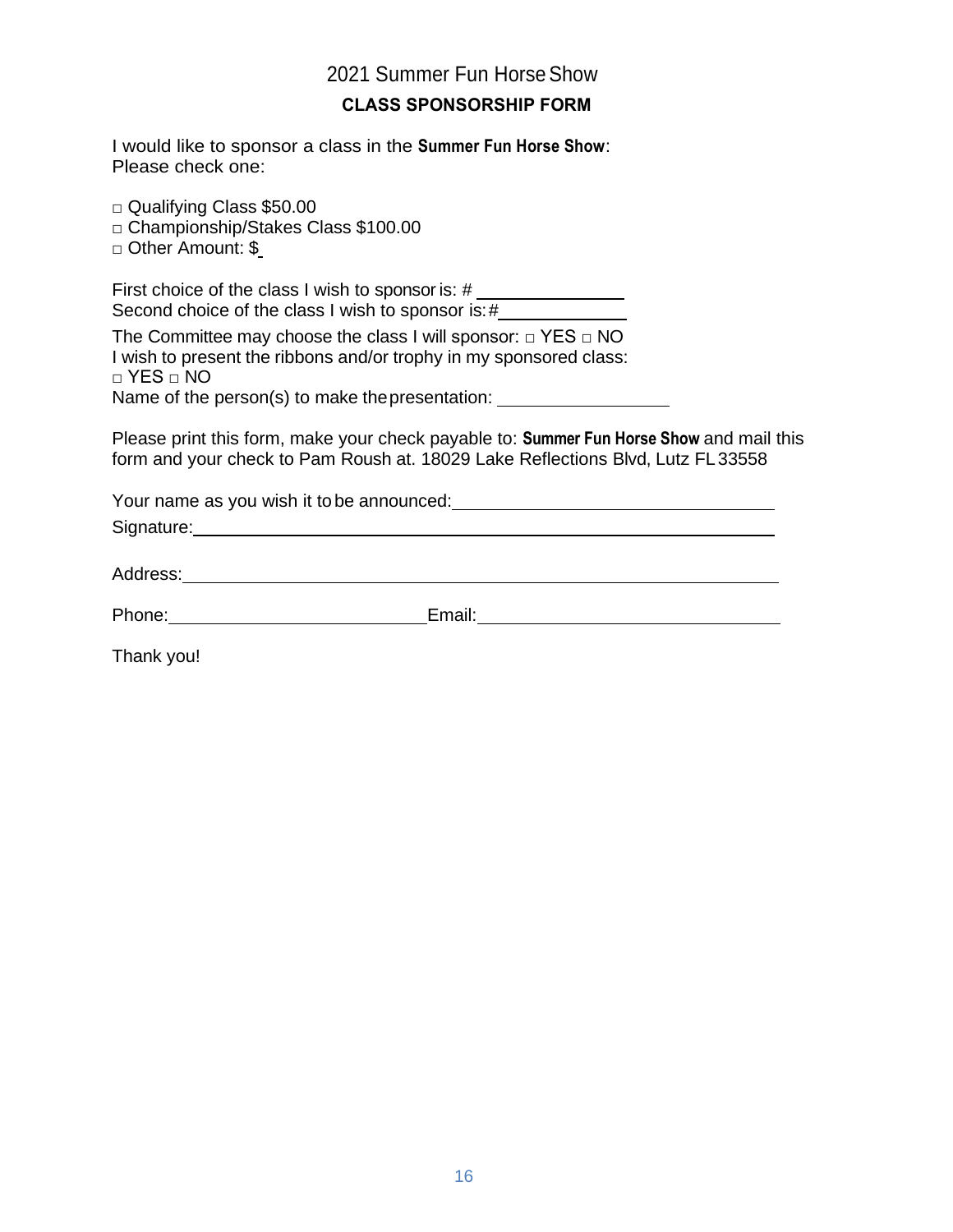#### **(ONE OWNER/RIDER PER FORM) MAIL ALL COMPLETED ENTRY FORMS BY MAY 15, 2021 TO: Summer Fun Horse Show c/o Pam Roush Avalon Stables 18029 Lake Reflections Blvd. Lutz, FL. 33558 [avalonstablesflorida@hotmail.com](mailto:avalonstablesflorida@hotmail.com)**

I hereby enter the below horses and riders at my own risk and subject to the rules and regulation of the show. I further agree that if any damage is occasioned or loss occurs to the horses exhibited, to any vehicle, or other articles which I may send with said horses. I will make no claim therefore against the Summer Fun Horse Show or any participating organization.

| Horse #1 Information:             |                                                         |                                                                                                                                                                                                                               |  |
|-----------------------------------|---------------------------------------------------------|-------------------------------------------------------------------------------------------------------------------------------------------------------------------------------------------------------------------------------|--|
|                                   |                                                         | Horse/Pony Name Color Color Color Color Color Class #'(s) Color Class = Total Mombership = Total Mombership = Total Mombership = Total Mombership = Total Mombership = Total Mombership = Total Mombership = Total Mombership |  |
|                                   |                                                         |                                                                                                                                                                                                                               |  |
|                                   |                                                         |                                                                                                                                                                                                                               |  |
|                                   |                                                         |                                                                                                                                                                                                                               |  |
|                                   |                                                         |                                                                                                                                                                                                                               |  |
| <b>Owner Information:</b>         |                                                         |                                                                                                                                                                                                                               |  |
|                                   |                                                         |                                                                                                                                                                                                                               |  |
|                                   |                                                         |                                                                                                                                                                                                                               |  |
|                                   |                                                         |                                                                                                                                                                                                                               |  |
|                                   |                                                         |                                                                                                                                                                                                                               |  |
| <b>Trainer/Agent Information:</b> |                                                         |                                                                                                                                                                                                                               |  |
|                                   |                                                         |                                                                                                                                                                                                                               |  |
|                                   |                                                         |                                                                                                                                                                                                                               |  |
|                                   |                                                         |                                                                                                                                                                                                                               |  |
|                                   |                                                         |                                                                                                                                                                                                                               |  |
|                                   |                                                         |                                                                                                                                                                                                                               |  |
|                                   | Total Entry Fee Qualifying fee \$40/ Championship \$50: |                                                                                                                                                                                                                               |  |
|                                   | NUMBER OF STALLS: (\$150each) ______________            |                                                                                                                                                                                                                               |  |
|                                   |                                                         |                                                                                                                                                                                                                               |  |
|                                   |                                                         |                                                                                                                                                                                                                               |  |
|                                   | SHAVINGS: (\$8.50 each) ________________________        |                                                                                                                                                                                                                               |  |
|                                   |                                                         |                                                                                                                                                                                                                               |  |

**TOTAL REMITTANCE:**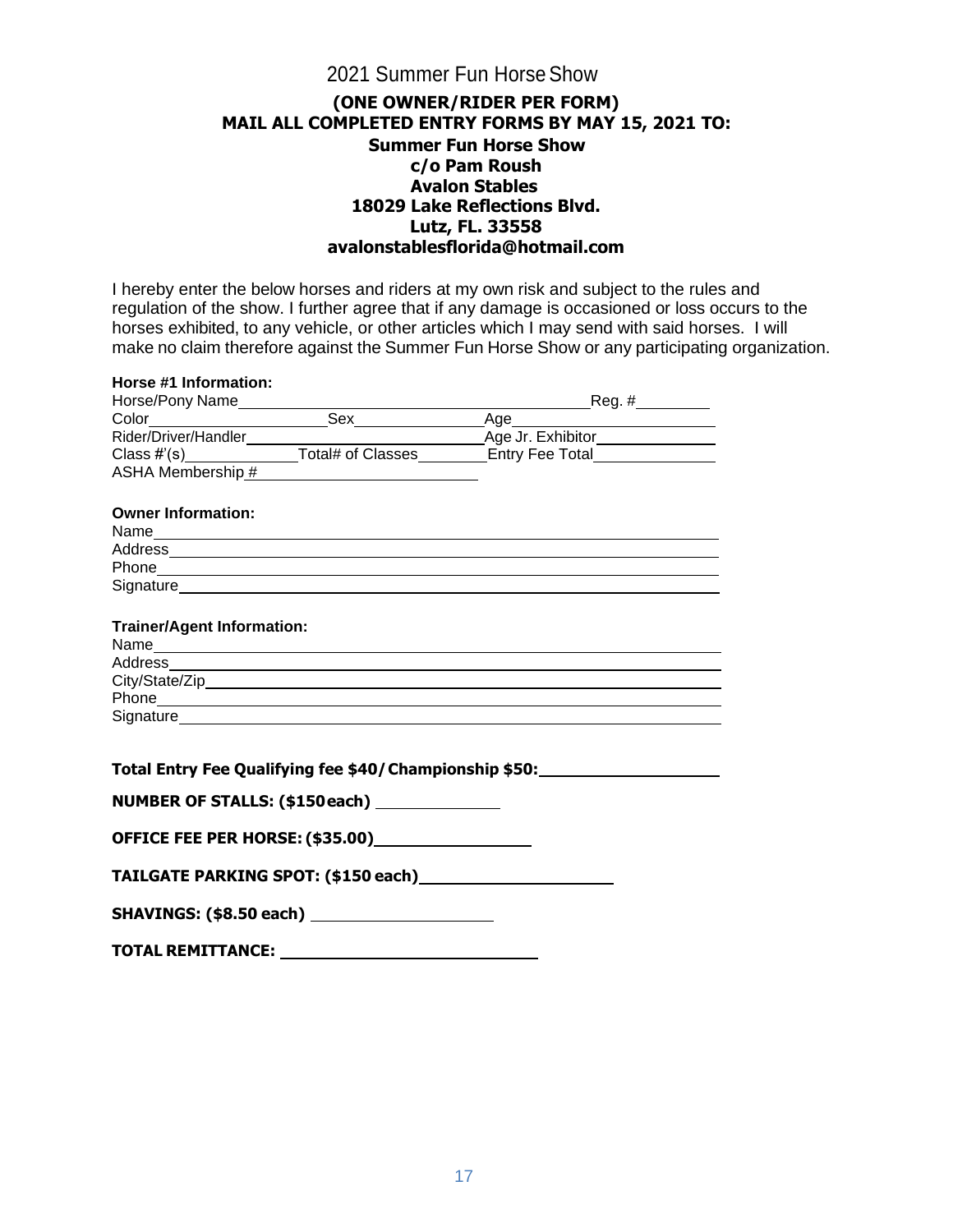# Is your rider signed up already for the Florida State Highpoint Program?

| *One rider per form                                  |                                                                                  |  |  |
|------------------------------------------------------|----------------------------------------------------------------------------------|--|--|
|                                                      | Horse Name______________________________Owner___________________________________ |  |  |
|                                                      |                                                                                  |  |  |
|                                                      |                                                                                  |  |  |
|                                                      |                                                                                  |  |  |
|                                                      |                                                                                  |  |  |
|                                                      |                                                                                  |  |  |
|                                                      |                                                                                  |  |  |
|                                                      |                                                                                  |  |  |
|                                                      |                                                                                  |  |  |
| Total Entry Fees (\$40.00 per class) \$              |                                                                                  |  |  |
| Championship Class Entry Fees (\$50.00 per class) \$ |                                                                                  |  |  |
| Number of Stalls (\$150.00)\$                        |                                                                                  |  |  |
| Office Fee per Rider (Mandatory/Must Pay) \$35.00    |                                                                                  |  |  |
| Shavings $(\$8.50$ each $)$ \$                       |                                                                                  |  |  |
|                                                      | Total Charges \$                                                                 |  |  |

# **ACADEMY ENTRY FORM**